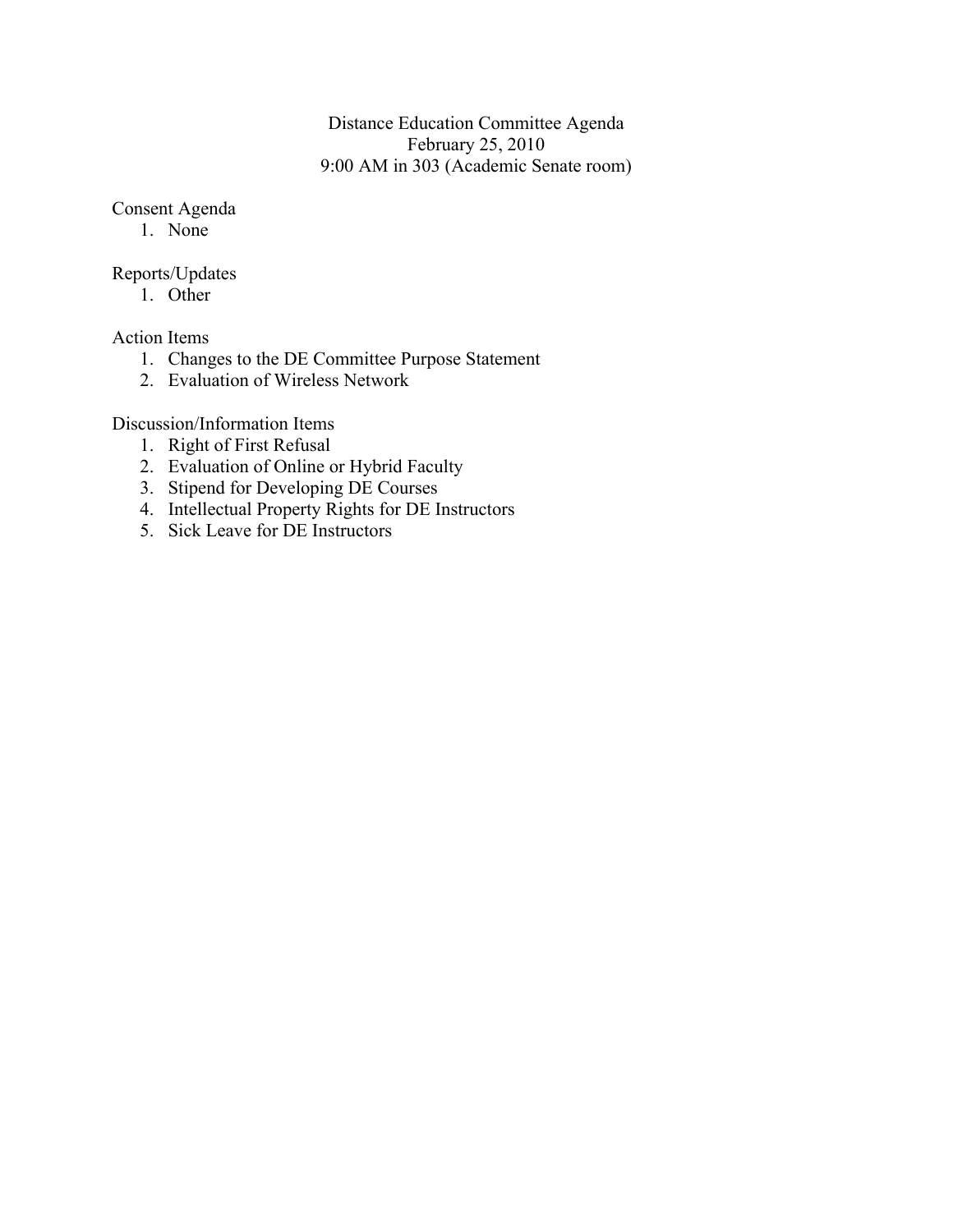### **Distance Education Committee Purpose Statement**

#### **Purpose**

The purpose of the Distance Education Committee will be to advise the Senate, its Curriculum and Instruction subcommittee, and the Technology Planning Committee on designs, implementation strategies, resources needed, and policies for distance education; to provide a faculty overview of all distance education and distributed activities conducted at Imperial Valley College; and to work with all relevant faculty and administrators to foster innovation while maintaining, enhancing, and evaluating high standards of academic quality, at a level appropriate to the students for which the content is developed.

#### **Function**

The function of the Distance Education Committee is to develop and review policies and procedures necessary to the implementation and evaluation of the distance education program at Imperial Valley College.

#### **Composition**

The Committee shall be comprised of the following: administrative representative (Co-Chair); Distance Education Coordinator (Co-Chair); five faculty representatives (including at least one non-teaching); classified representative; technology representative; DSPS representative

All committee members need to have taken or taught an online class using the Etudes course management system. The Academic Senate will approve all faculty positions; the remaining positions will be appointed by the bargaining unit representative or division head in consultation with the Co-Chairs and the Vice President of Academic Services.

Terms for all members shall be for two years with the exception of the Distance Education Coordinator and the DSPS representative.

### **Members**

Michael Heumann, Distance Education Coordinator, Co-Chair Taylor Ruhl, Dean of Learning Services, Co-Chair (effective July 2010)

### **Voting Members**

Martha Garcia, Faculty Representative (started October 2009) Gaylla Finnell, Faculty Representative (started March 2009) Allyn Leon, Faculty Representative (started March 2009) Andres Martinez, Faculty Representative (started March 2009) Mary Jo Wainwright, Faculty Representative (started March 2009) Martha Olea, Classified Representative (started March 2009) Jeff Cantwell, Technology Representative (started March 2009) Paige Lovitt, DSPS Representative (started March 2009)

#### **Alternate Representatives**

Deirdre Rowley, Faculty Representative Omar Ramos, Technology Representative Ralph Marquez, Faculty (non-teaching) Representative

#### **Ex-Officio**

Wayne Wright, Director of Instructional Computing Services (effective July 2010)